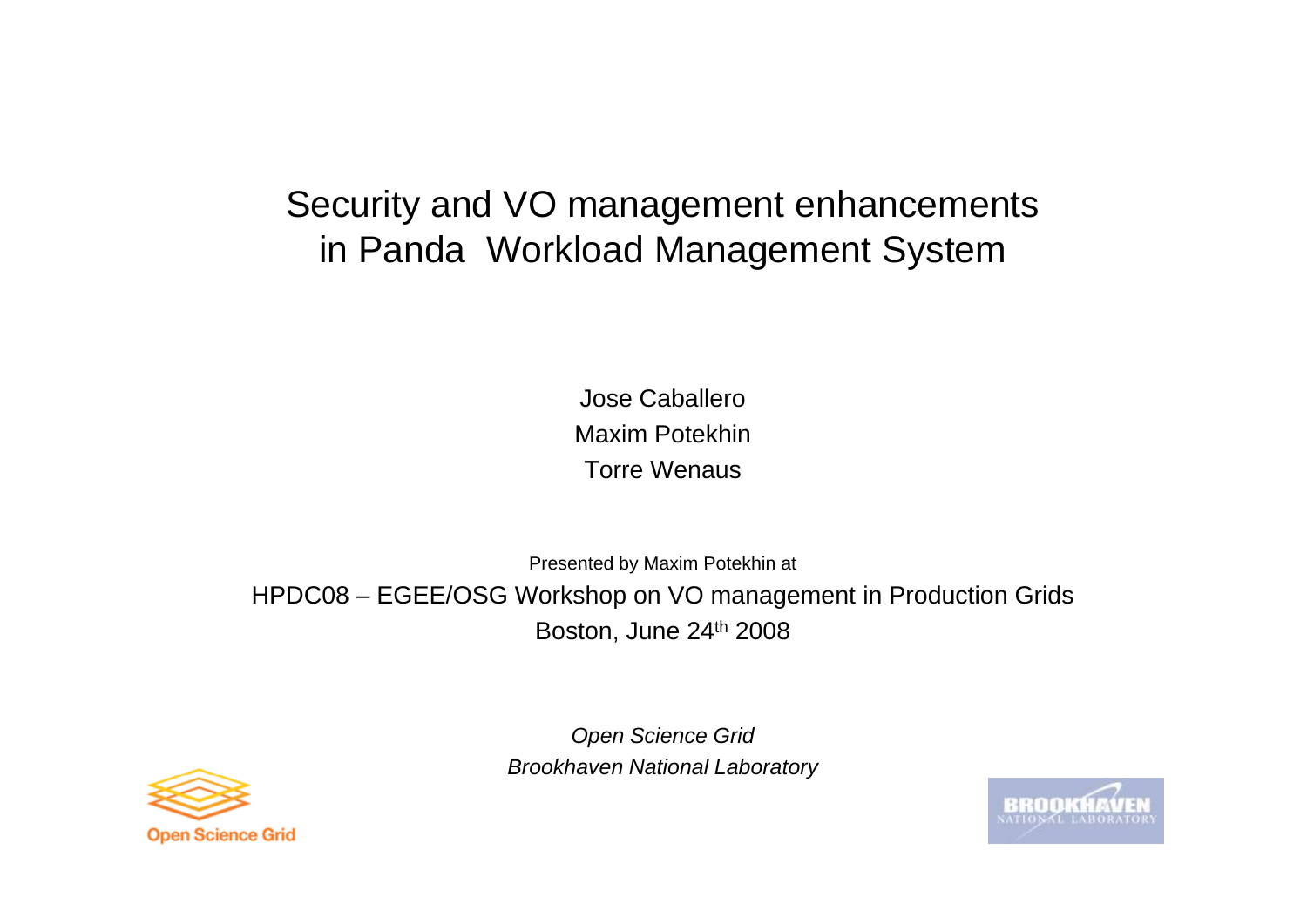### **Outline**

- •Panda is a comprehensive Workload Management System that performs aggregation of job requests, allocation of Grid resources to requests according to pre-defined criteria, and tracking of job execution.
- •Central to the concept of Panda is the use of pilot jobs which probe the environment on the remote worker node, before pulling down the payload job from the server and executing it. Such design allows for improved logging and monitoring capabilities, made possible by the pilot being a "smart wrapper" for the payload job.
- • Recently, we enhanced the overall security of the Panda system by optionally allowing the pilot job to change UID via the use of gLExec wrapper. This is based on credentials of the end user (requestor) of the payload job, deposited on a caching service (MyProxy) and retrieved by the pilot prior to payload execution.
- $\bullet$ In addition, work is under way to implement a resource allocation mechanism within Panda, based on user affiliation with Virtual Organizations (VOs) and resources allocated by individual sites to VOs.



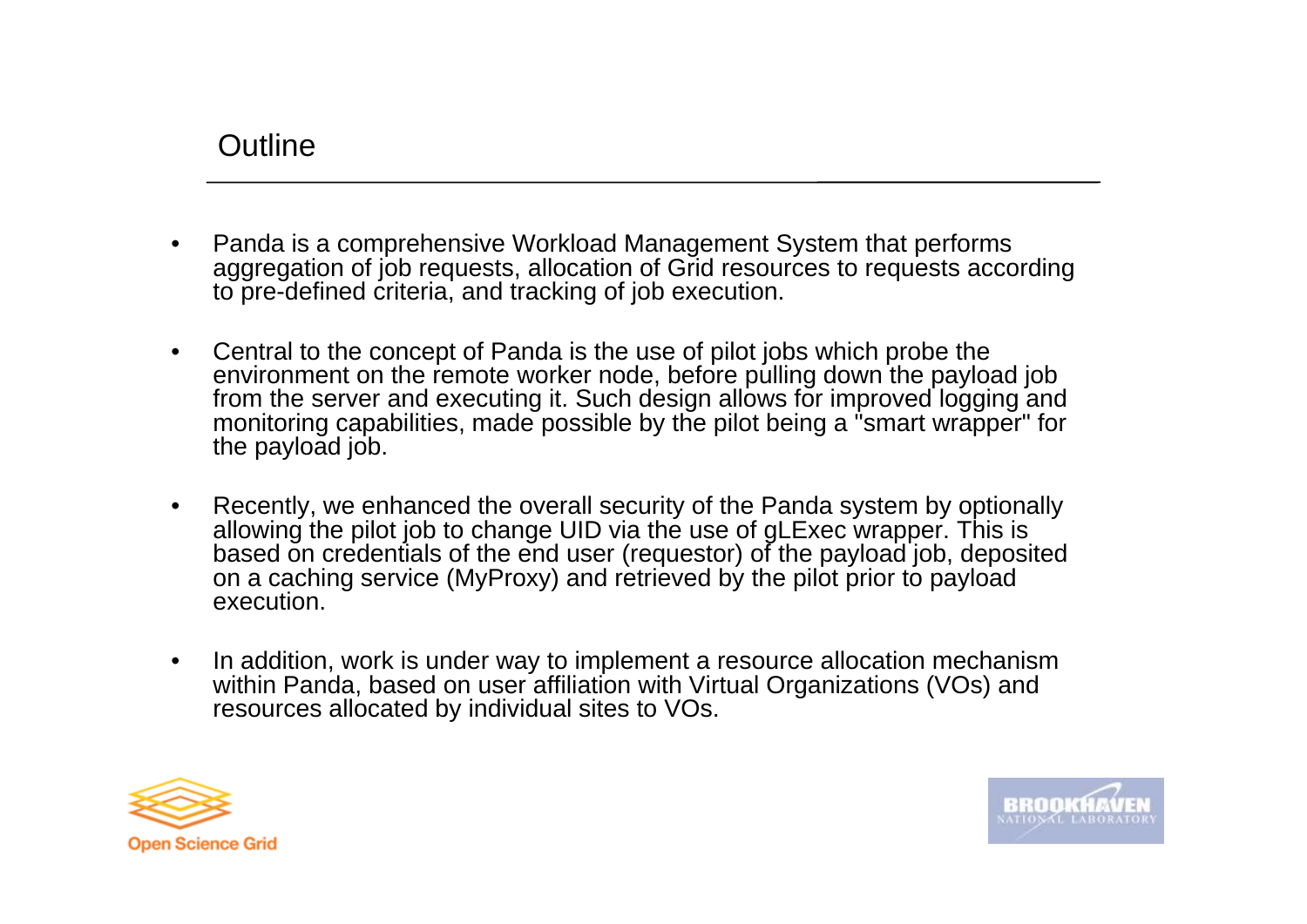A brief outline of the job lifecycle within the Panda System **before** recent security enhancements:

- a user registers their job with the Panda Service (which may be comprised of more than one actual servers). This includes registering the payload definition (the "transformation" in Panda terminology), which is a URL of the script to be executed.
- separately, the "pilot" processes are created on the WNs of the target Grid sites.
- the pilots probe the environment and contact the Panda Service via https, requesting assignment of a job
- they receive the URL of the transformation script (job payload script)
- the transformation script is downloaded by the pilot from the Panda Service and executed, and records are correspondingly updated in the Panda Service database.



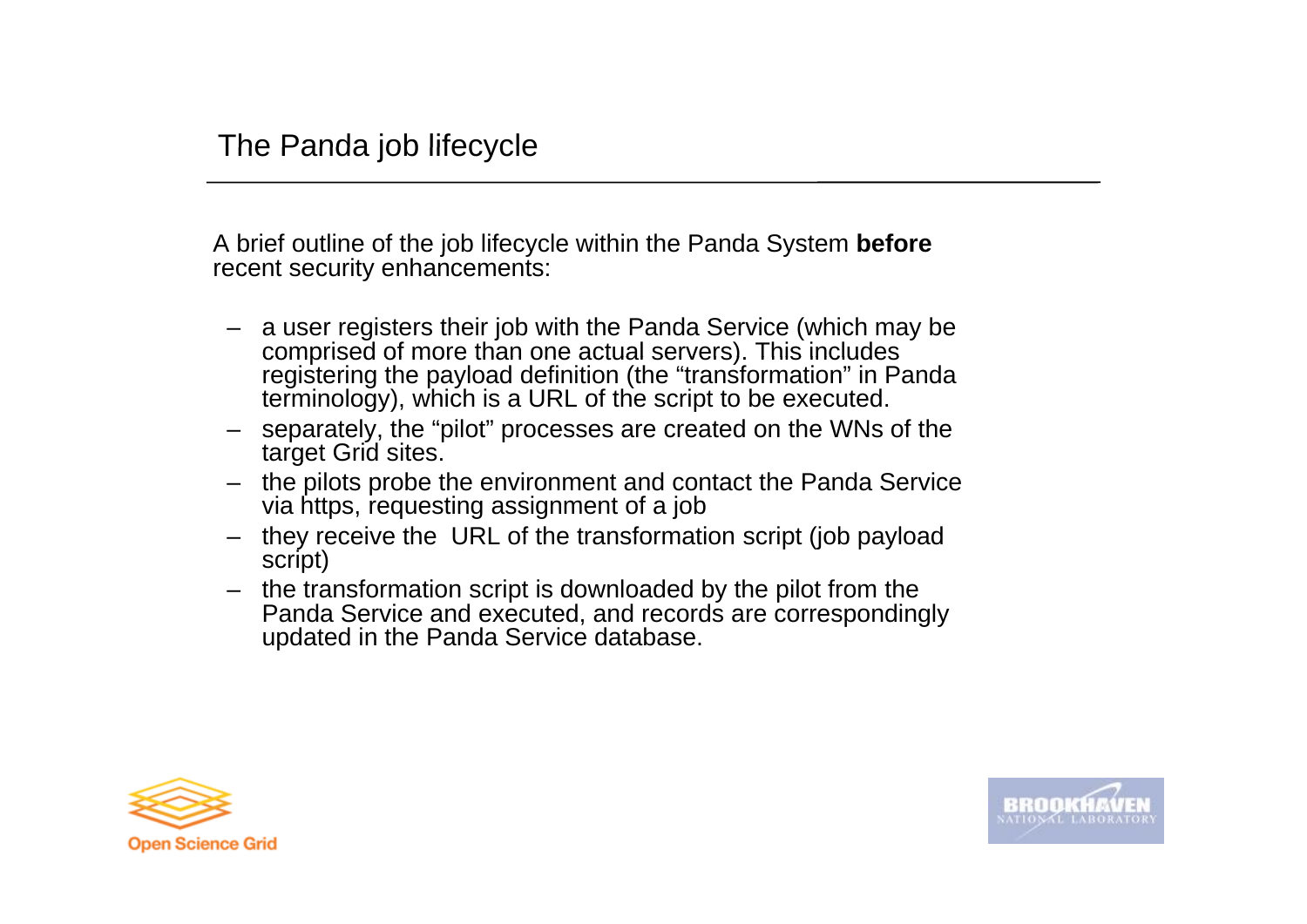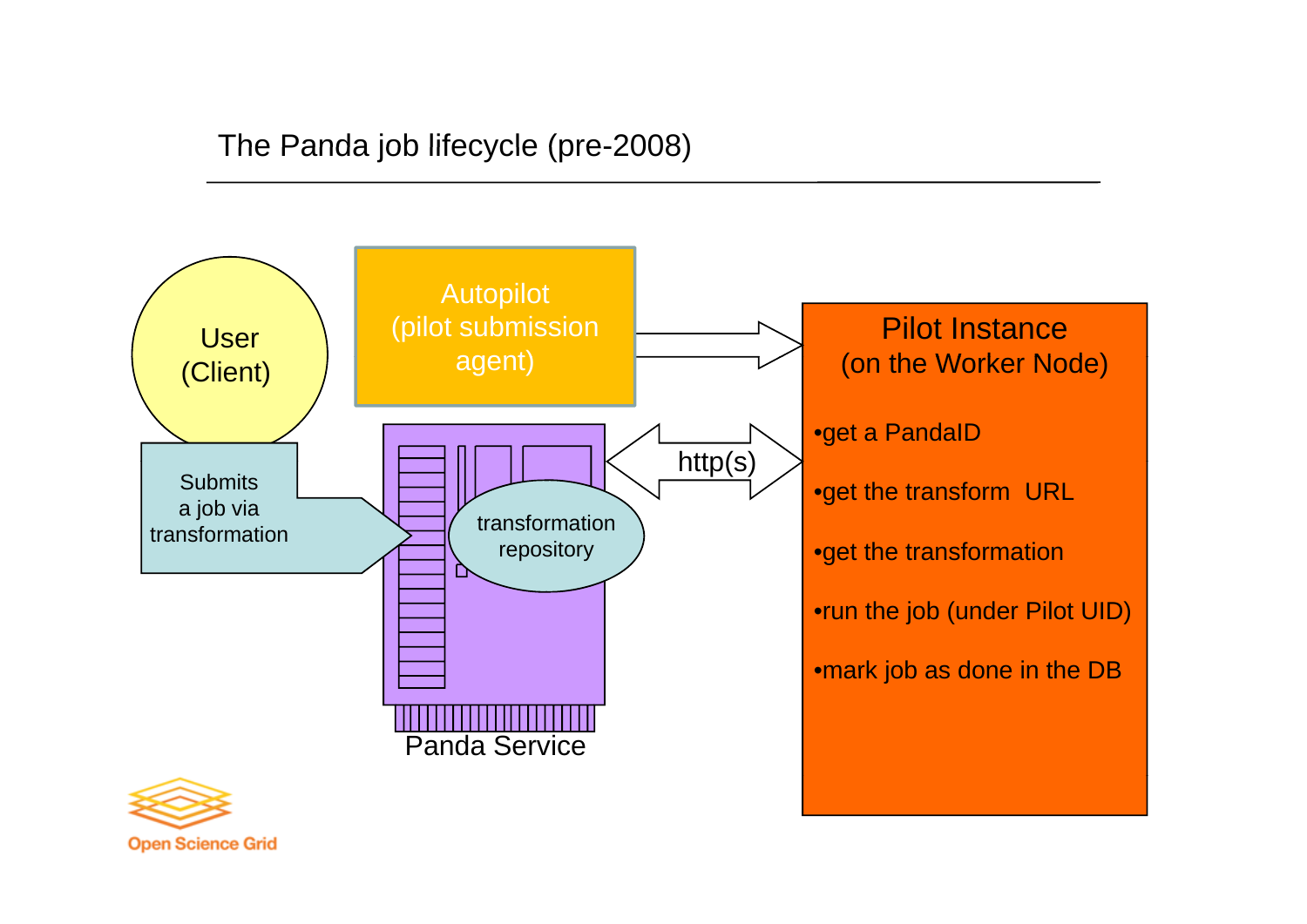The Panda job lifecycle: earlier security concerns

- $\bullet$  In the Panda version which existed until recently, the payload was always executed on the remote site under the UID traceable to a "production account", namely the one from which the Pilot jobs were launched, but not to the account of the user who submitted jobs for execution. While an audit of user activity is still possible as it is recorded in the Panda database, there is admittedly a lack of immediate authorization mechanism at the user-account level, which is a concern to *certain* sites.
	- solution: to employ the **gLExec** mechanism to *optionally* modify UID from a production account to a user-specific account. This approach includes GUMS or LCAS/LCMAPS as the backend repository of DNto-UID mapping. A VOMS proxy caching service such as MyProxy will be necessary to properly handle credentials.
- • In principle a user can make use of the pilot's proxy to initiate actions with the pilot proxy's authority
	- We are addressing this by instantiating pilots with limited proxies and by using a special "role=pilot" VOMS annotations to limit the privileges of the Pilot process as it runs on the Worker Node.



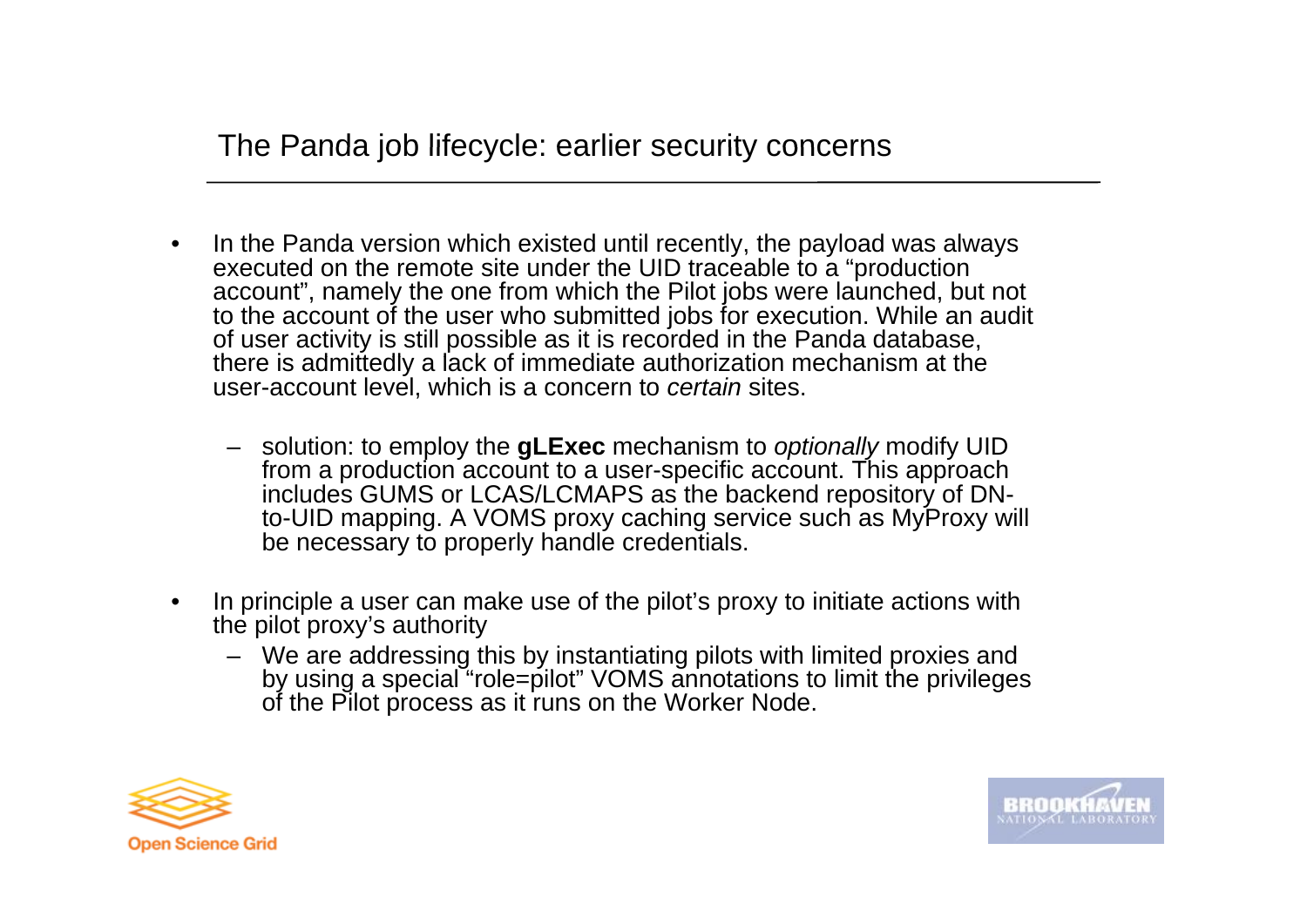- •**gLExec** functionality is enabled on specific sites only, the ones who
	- Have such requirement in their site policy
	- Are actually ready to support it, along with relevant middleware
- •Only select US sites satisfy both requirements at the moment
- • **gLExec** can operate in "log only" mode (which helps in auditing and incident investigation) and also in **setuid** mode, when the Pilot Job's uid is changed to that of the user who runs the job. In the latter case, such change is done based on the X509 proxy that must be provided prior to invocation of this utility. In our approach, the proxy is obtained from an instance of the MyProxy server (see the following diagram) and is not cached in any of the elements of the Panda system itself

#### •**gLExec**:

- is a Grid version of suexec program
- runs as setuid process on the CE
- performs the switch based on results from GUMS/LCAS/LCMAPS mapping
- can be configured to restrict which users allowed to invoke it



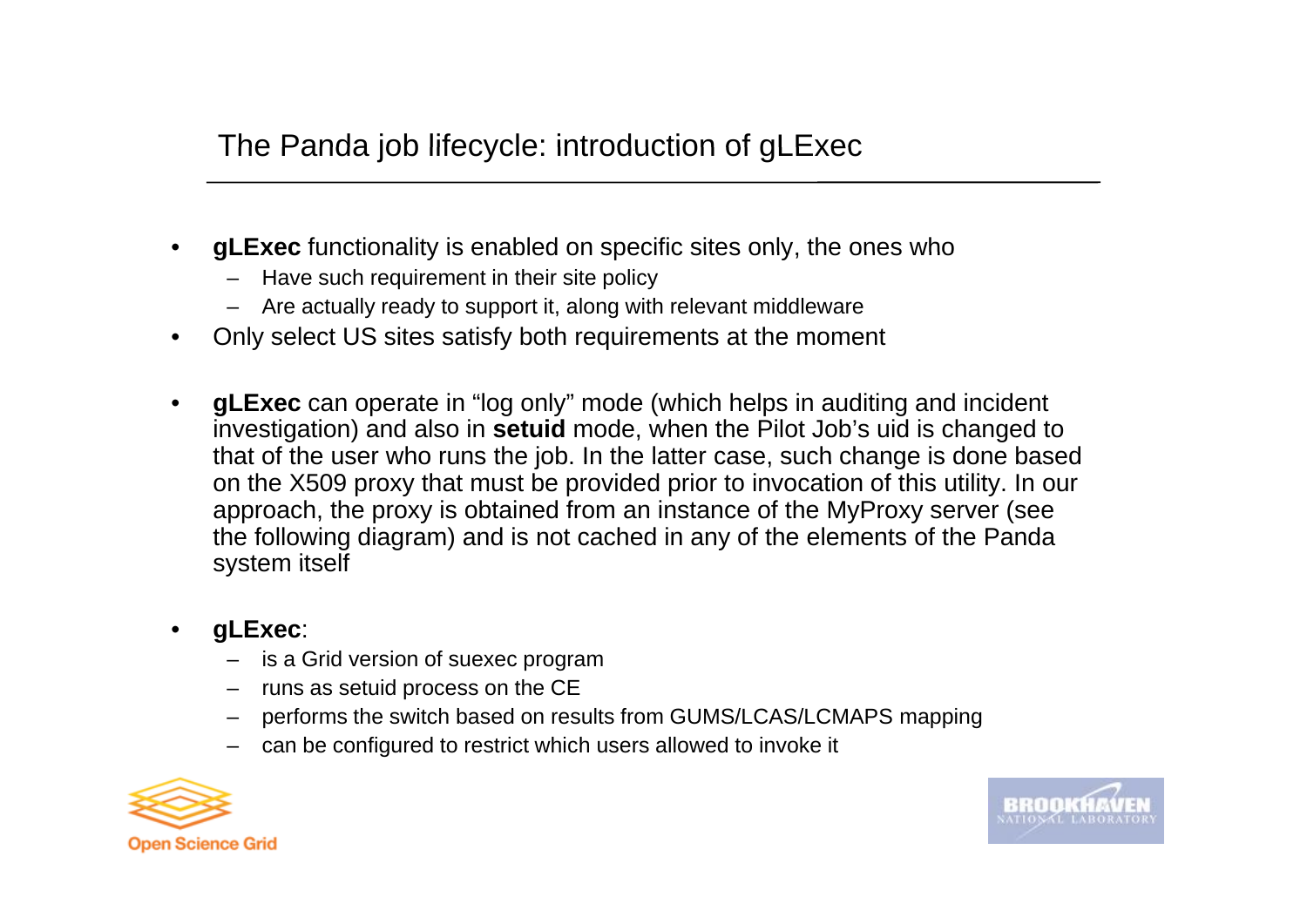### The Panda job lifecycle: introduction of gLExec

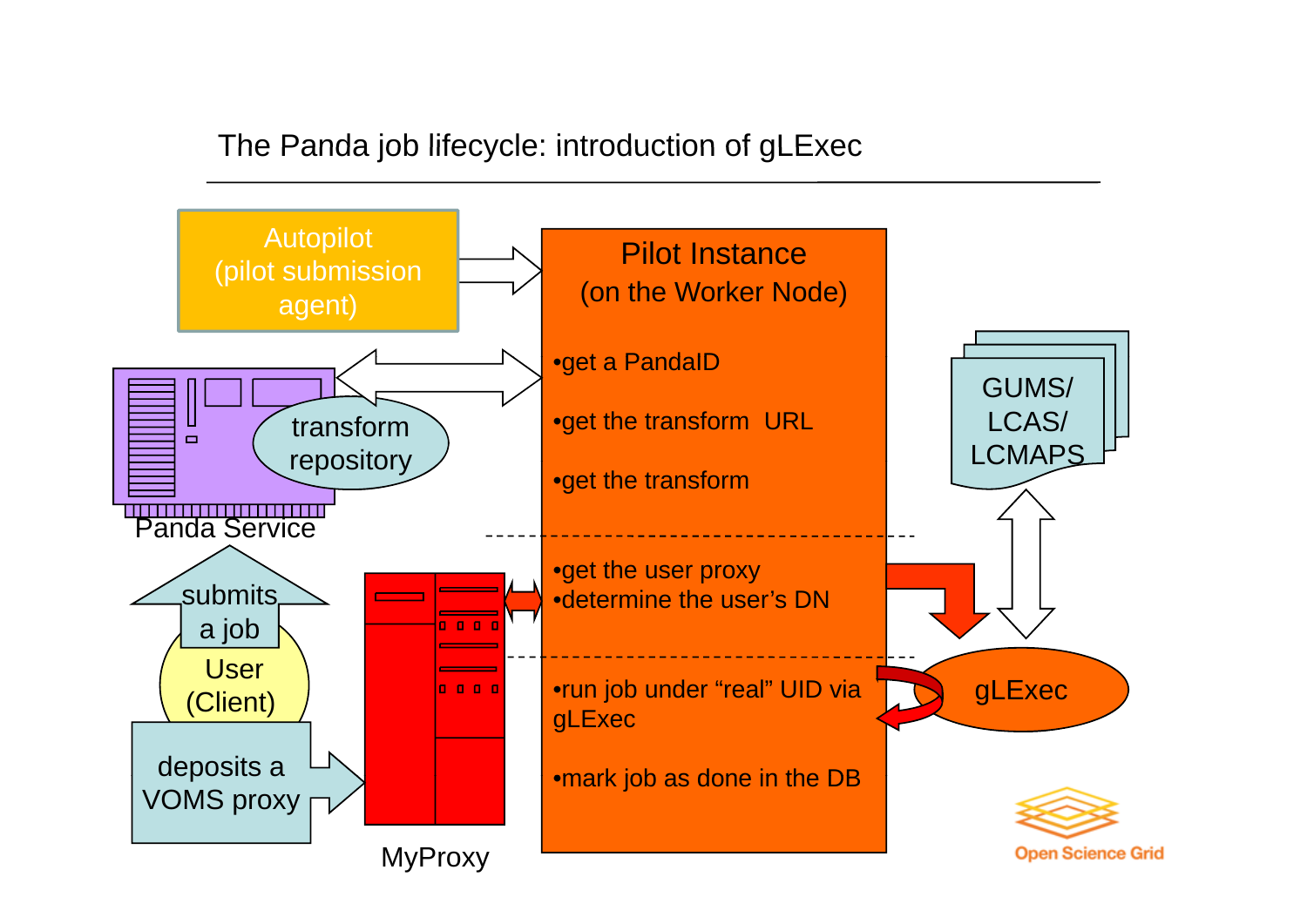# gLExec integration: additional considerations

- •gLExec is activated not in every pilot job, but only in those running on sites that are marked in the Panda database as "gLExec enabled".
- $\bullet$  Possible errors due to misconfiguration of gLExec, MyProxy client software etc on sites, are reported to the Panda service and logged for future debugging
- •Because of change of identity while the job (Pilot) has already started on the remote batch system, the \$HOME variable will be redefined. This may necessitate copying files to a new location.
- $\bullet$ • The environment specified by the Pilot when it starts is reset upon execution of gLExec. Variables such as \$LD\_LIBRARY\_PATH and others need to be reestablished.
- • periodic renewal of the user proxies is done by a process forked from the Pilot and run with the Pilot identity
- • security check:verification that the user DN and the "logname" mach. Otherwise, a malicious user could delegate a proxy using a different "logname" from his and runs jobs that he should not (logname is an identifier provided by the user to the MyProxy service when depositing the credentials there).



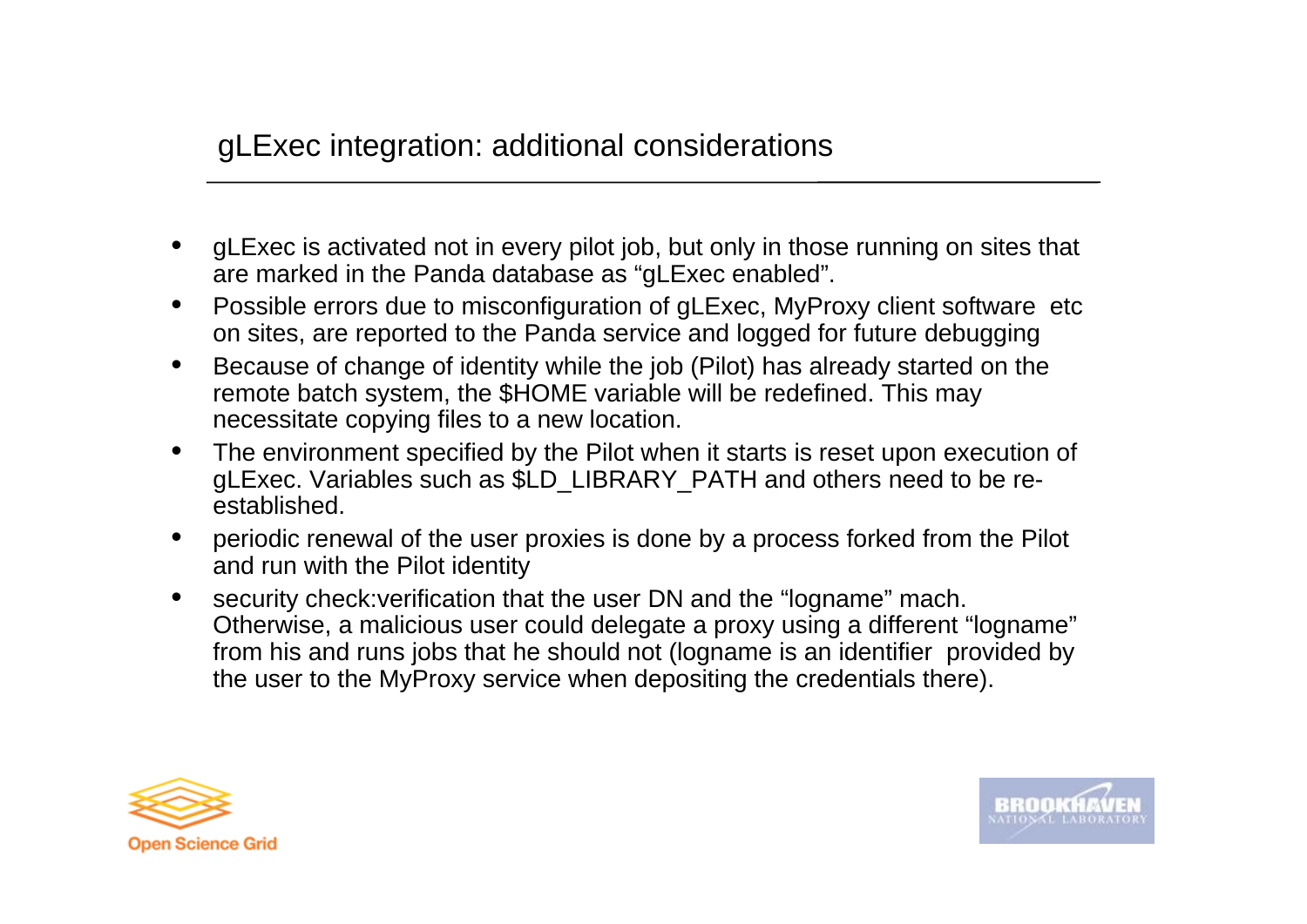- •In the architecture being described, we are consciously avoiding having to implement an application-specific (Panda specific) cache of credentials, choosing instead to rely on established middleware elements such as MyProxy
- $\bullet$  We are working on ways to minimize and mitigate impact of potential security incidents which theoretically may involve the Pilot proxy being compromised. Such measures include managing lifetimes of proxies and utilizing additional unique keys stored on the Panda service, which must be used to retrieve proxies from a MyProxy instance (note it's not the same as caching proxies in Panda!).



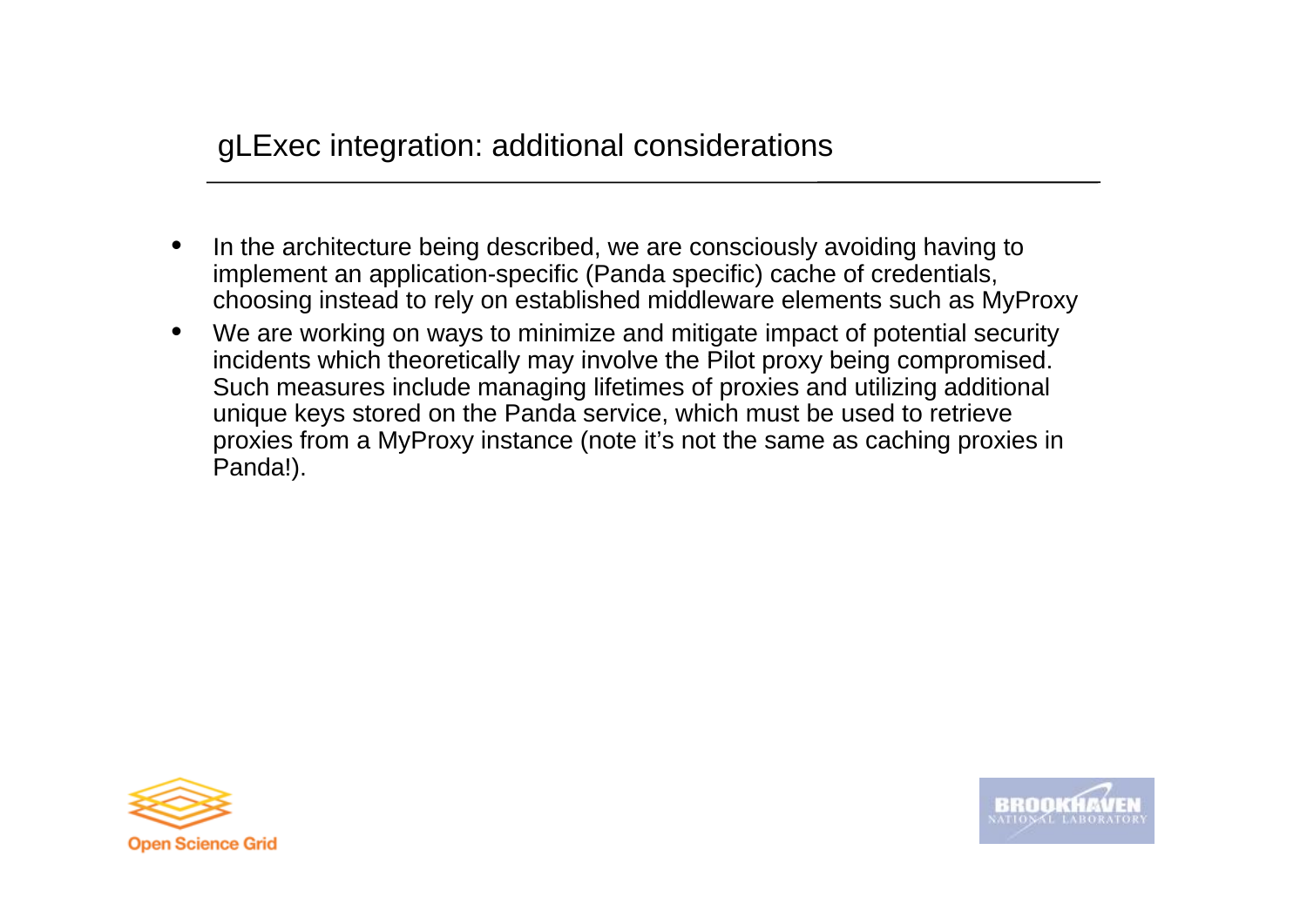### gLExec integration: current status and plans

- •BNL is running an instance of MyProxy specifically for Panda use, which ensures optimal configuration, control and security
- • Panda jobs are been executed for testing purposes in gLExec mode on two US sites, BNL and FNAL
- •• BNL installation of gLExec is using the GUMS system as backend, as opposed to LCAS/LCMAPS which will be used by EGEE
- $\bullet$  EGEE is currently working to resolve remaining issues in gLExec/LCAS/LCMAPS interface - Panda team is ready to expand testing and job submission to EGEE sites when this is done
- • Possibility of GUMS installation on EGEE sites? Tested platform, expertise available.



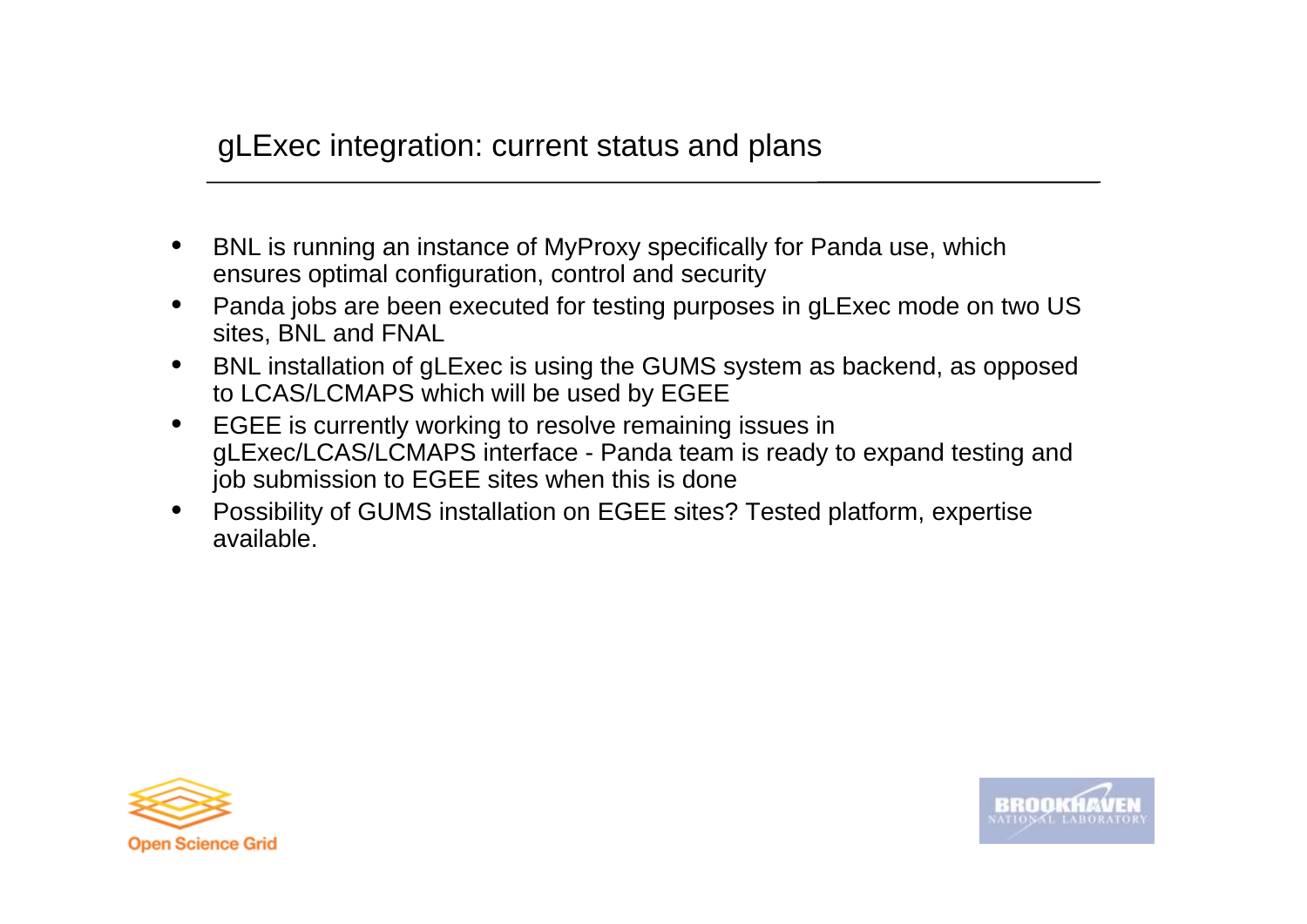# Management of user access, VOs and resources in Panda

- •Panda features several tiers of user access control:
	- A valid X509 certificate proxy is required to submit jobs to Panda
	- The Panda database table containing user info has a column to flag users who must be denied access for whatever reason (thus allowing for a quick ban during a security incident)
	- Before a job is dispatched for execution in the Panda service, the user's DN is checked against a gridmap file that is periodically generated based on the VOMS service data, thus ensuring an existing affiliation of the user with an authorized VO
- • Work is currently under way to use ReSS and similar tools to automatically populate "native" database tables in Panda with information mapping VOs to sites
	- More optimal distribution of workload according to resources made available, in near time
- • Additionally, a resource allocation table is being added to the Panda database, which, in conjunction with addiotional job broker logic, will make it easier to follow usage level guidelines for each VO/site pair
	- Contains sub-VO (working group) level of detail